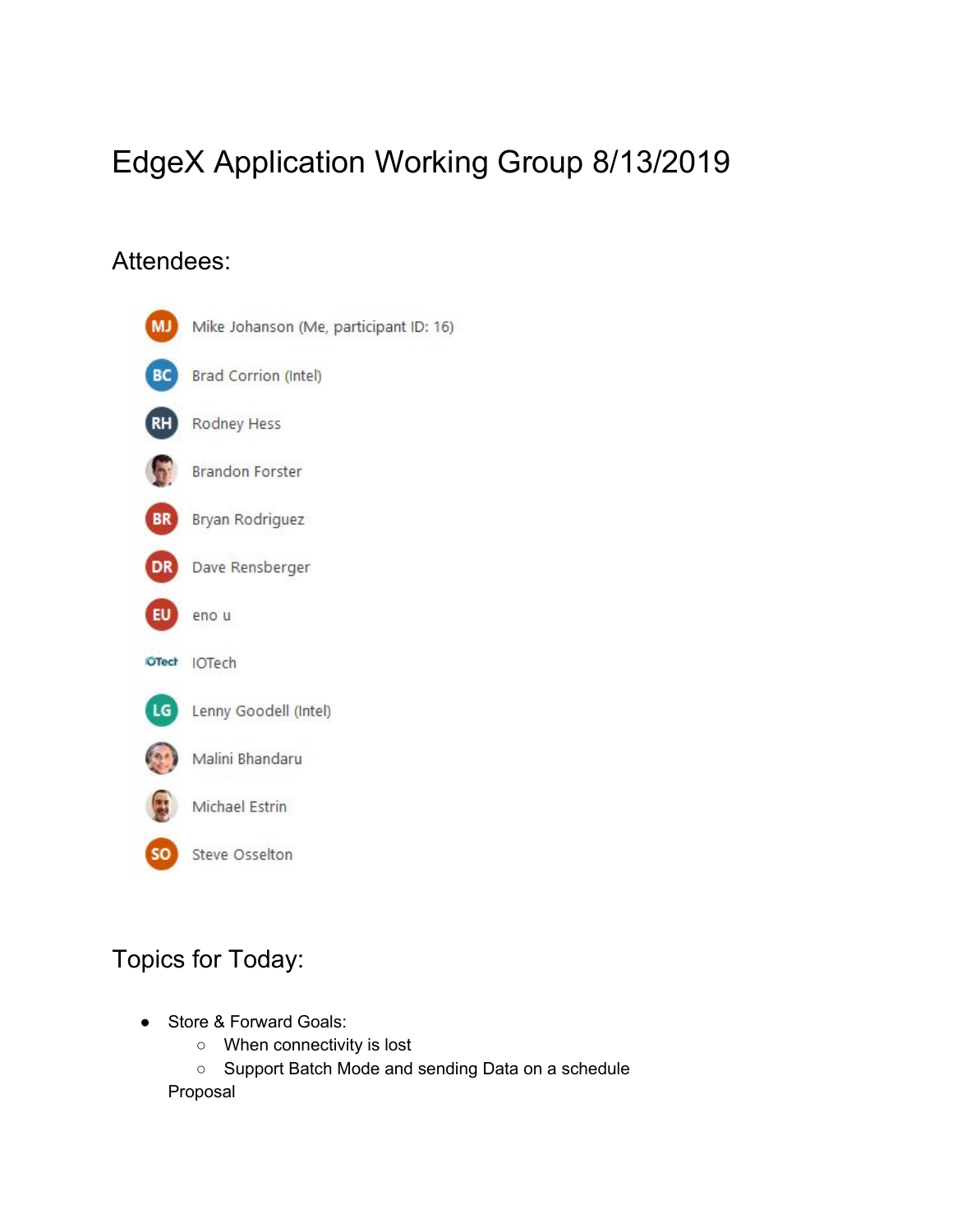- Leverage existing reference implementations MongoDB and Redis
	- Probably best way to go to create its own connection and its own db collection
	- Can use same mongo instance or other ensure isolated
- Add new parameter/option to Export functions (HTTPExport, MQTTSend) to persist on error
	- Persist on error would store event data to db on failed request
	- Should we consider a timeout for data persisted for it to be aged out
- Add new function Batch(count int) to hold messages until count is reached before outputting to next function
- Provide /endpoint for scheduler to call in order to retry previously failed requests
- Need to be clear with examples of how and when voluminous data versus occasional data can be persisted or dropped
- When processing is picked up again, its done at the export point, not the beginning of the pipeline
- Need identity of pipeline of that originated the data as well as where in the pipeline it was.
	- App Service Configurable pipeline changes, what do you do with the data if the stage in the pipeline no longer exists
- Future consideration Fork Pipeline based on conditions
- Example pipeline 1 (Valuable occasional data):
	- FilterByDeviceName()
	- TransformToJSON
	- Batch(50)
	- CompressWithGZIP
	- HTTPPost(persist=**true**)
	- MarkAsPushed not called until connectivity is restored
- Example pipeline 2 (voluminous telemetry data drop it if we fail to send it out):
	- FilterByDeviceName()
	- TransformToJSON
	- HTTPPost(persist=**false**)
- Feature Requests Brad Corrion

## Topics from last time:

- Update from Cloud Export Meeting this morning
	- Mike to share module for extending App Functions SDK
	- Alex will start working on AWS Export
	- Cloud will port existing implementation so that it can extend the app functions SDK